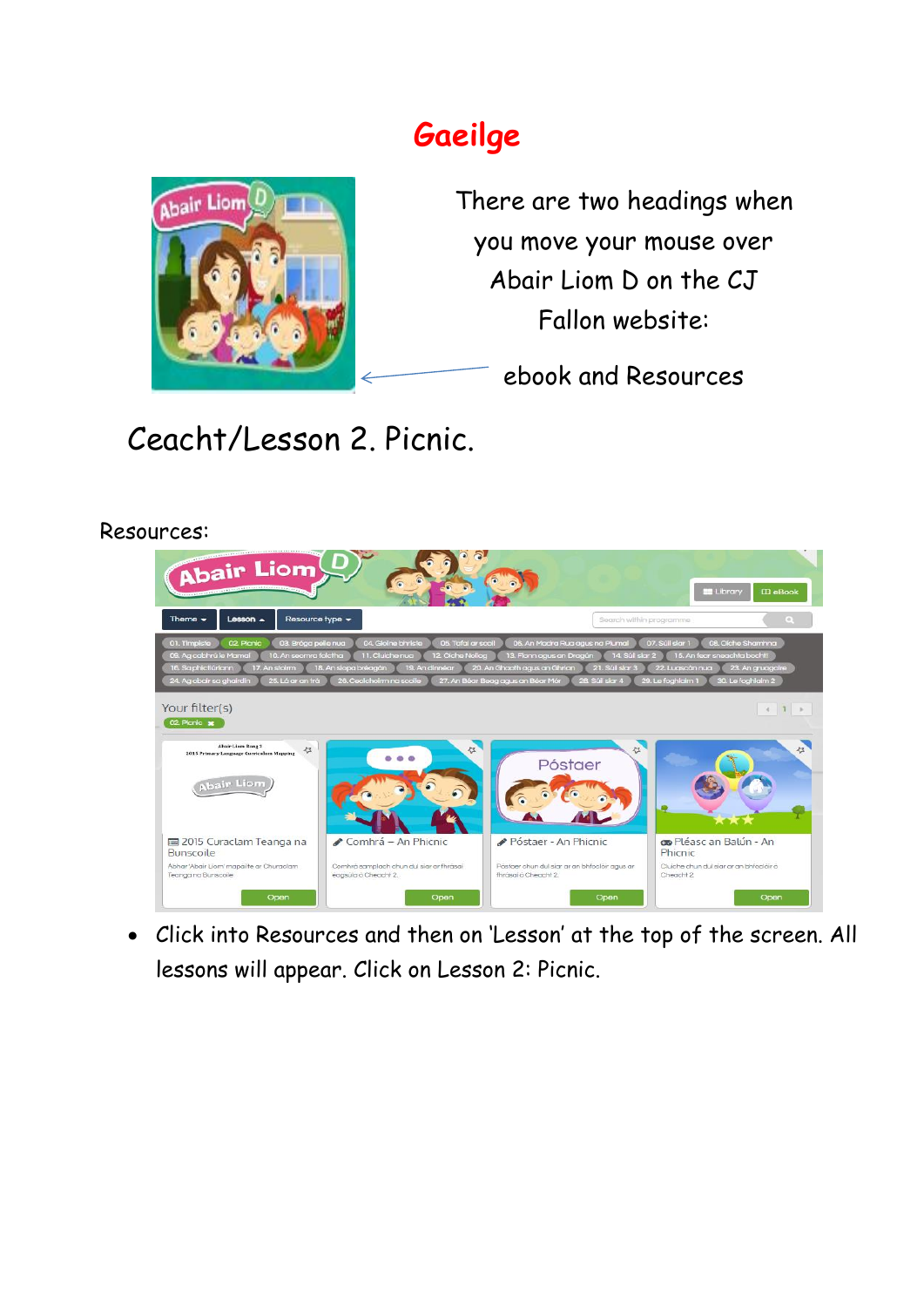Click on Comhrá. This will open the window you see below. Play the Cómhra and then try the Ceisteanna.



| Ceist na Seachtaine.                                    |
|---------------------------------------------------------|
| An bhfuil ocras ort? Tá an-ocras orm.                   |
| Ba mhaith liom sú oráiste, ceapairí agus píosa<br>cáca. |
| An bhfuil ocras ort? Tá an-ocras orm.                   |
| Ba mhaith liom ____, ______ agus ____.                  |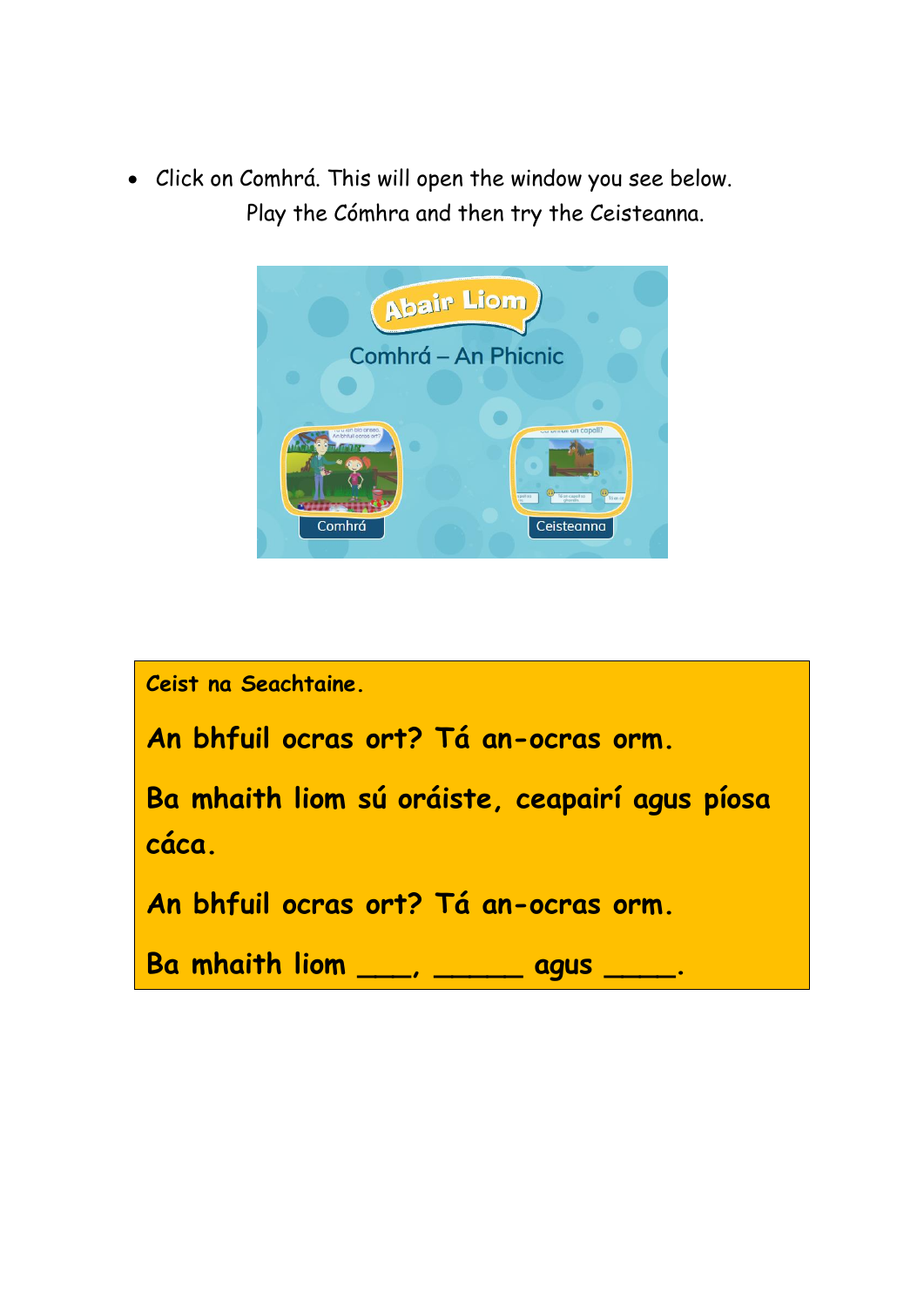Go back to the main menu and click on Póstaer and you will see this.



There are lots of activities you can try in this section.

| Cuardach 1 | Click on each character to hear what they have to say.      |
|------------|-------------------------------------------------------------|
|            | Try making up your own sentences about what you see.        |
| Cuardach 2 | Listen to the characters saying what they are doing.        |
| Foclóir 1  | Press play. Listen to the word and click on the correct     |
|            | answer on either side of the picture.                       |
| Foclóir 2  | Press play. Listen to the word and click on the correct     |
|            | answer on either side of the picture.                       |
| Scéal      | Press play and listen to the story about the Picnic.        |
|            | You can pause the story after each line and see can you say |
|            | the sentence.                                               |
| Ceisteanna | Listen to and read the questions and click on the correct   |
|            | answer.                                                     |
| Amhrán     | Listen to the song Mo Bhosca Lóin.                          |
| Dán        | Listen to the Poem Ispíní.                                  |

 Go back to the menu window and try Pléasc an Balún. A quiz for you to try. Listen to the word and click on the correct balloon to burst it.